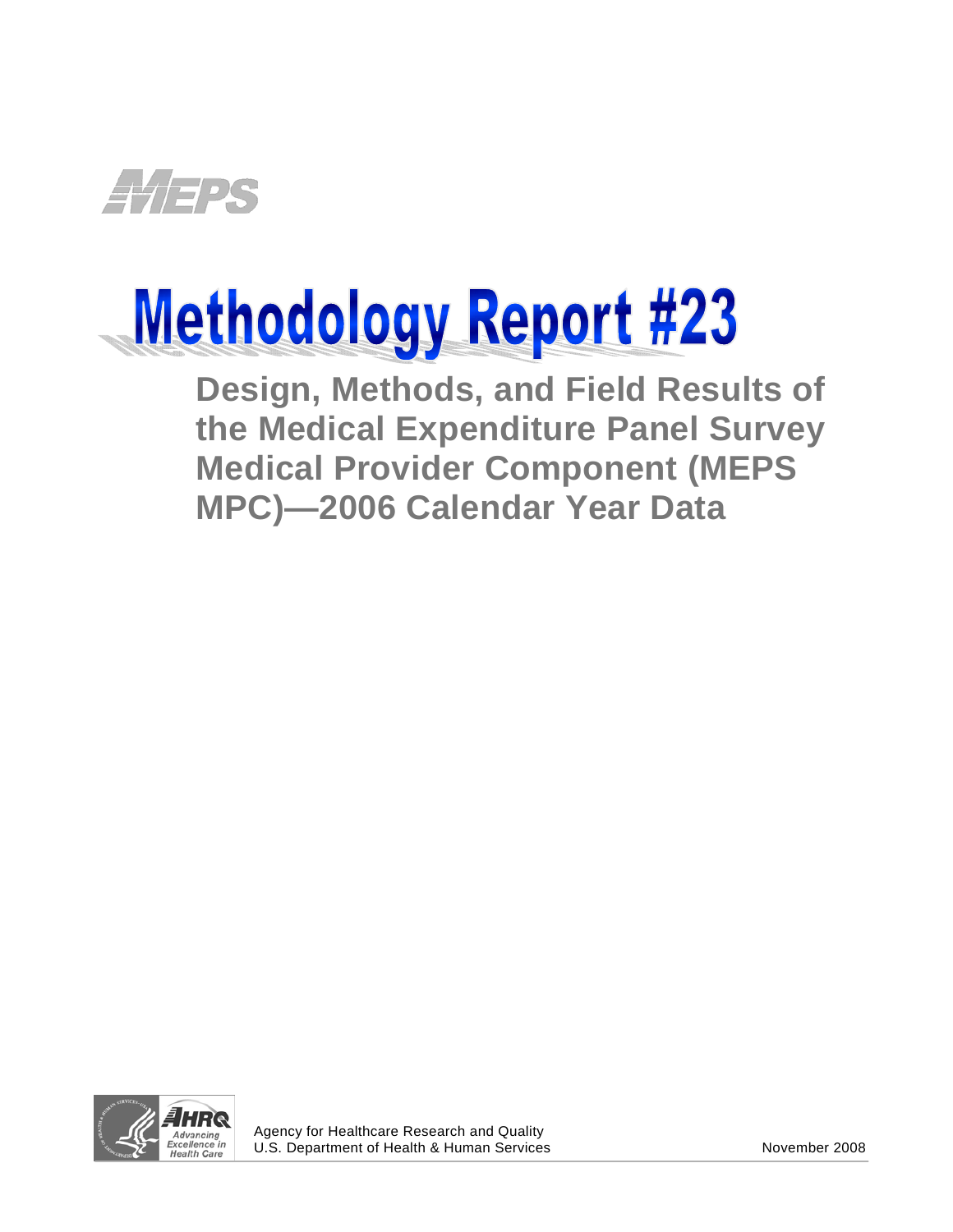#### **ABSTRACT**

This report focuses on the Medical Provider Component (MPC) data collection effort that collected information from medical providers that provided medical care to Household Component (HC) sampled persons on health care events that took place between January 1, 2006, and December 31, 2006. This report describes the MPC sample design, survey methodology, procedures for data collection, sample sizes and response rates, as well as the relationship between the HC survey and the MPC survey. The report also describes developments in the U.S. health care system that have occurred over the past decade that have had significant effects on the MPC data collection effort.

#### **Suggested Citation:**

Stagnitti, Marie N., Beauregard, Karen, and Solis, Amy, *Design, Methods, and Field Results of the Medical Expenditure Panel Survey Medical Provider Component (MEPS MPC)—2006 Calendar Year Data,* Methodology Report No. 23. November 2008. Agency for Healthcare Research and Quality, Rockville, MD. [http://www.meps.ahrq.gov/mepsweb/data\\_files/publications/mr23/mr2](http://www.meps.ahrq.gov/mepsweb/data_files/publications/mr23/mr23.pdf)3.pdf

∗ ∗ ∗

The estimates in this report are based on the most recent data available at the time the report was written. However, selected elements of MEPS data may be revised on the basis of additional analyses, which could result in slightly different estimates from those shown here. Please check the MEPS Web site for the most current file releases.

Center for Financing, Access, and Cost Trends Agency for Healthcare Research and Quality 540 Gaither Road Rockville, MD 20850 <www.meps.ahrq.gov>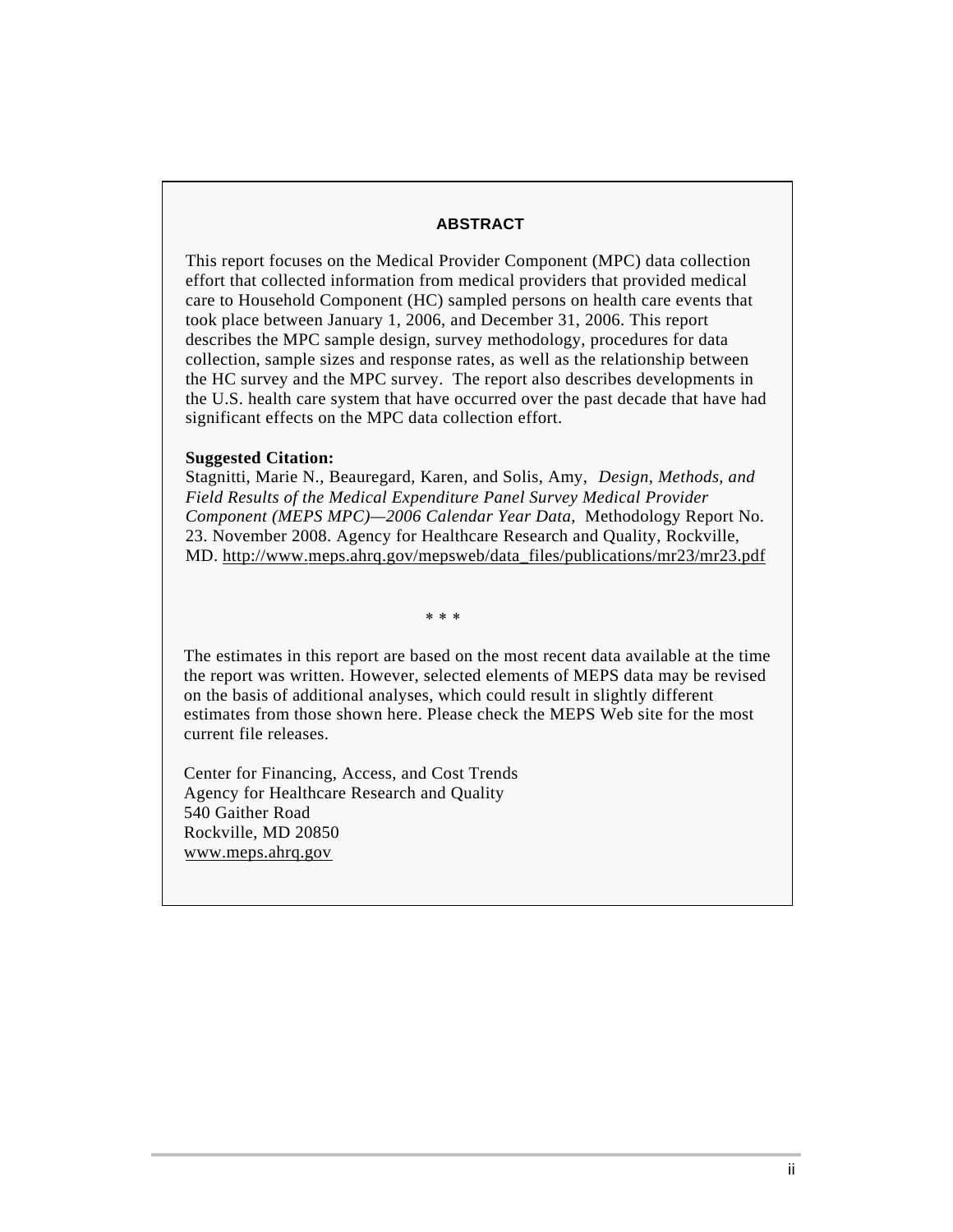# **Background**

# **The Medical Expenditure Panel Survey (MEPS)**

# **Household Component**

The Medical Expenditure Panel Survey (MEPS) provides nationally representative estimates of health care use, expenditures, sources of payment, and health insurance coverage for the U.S. civilian noninstitutionalized population. The MEPS Household Component (HC) also provides estimates of respondents' health status, demographic and socio-economic characteristics, employment, access to care, and satisfaction with health care. Estimates can be produced for individuals, families, and selected population subgroups. The panel design of the survey, which includes five rounds of interviews covering two full calendar years, provides data for examining person level changes in selected variables such as expenditures, health insurance coverage, and health status. Using computer assisted personal interviewing (CAPI) technology, information about each household member is collected, and the survey builds on this information from interview to interview. All data for a sampled household are reported by a single household respondent.

The MEPS-HC was initiated in 1996. Each year a new panel of sample households is selected. Because the data collected are comparable to those from earlier medical expenditure surveys conducted in 1977 and 1987, it is possible to analyze long-term trends. Each annual MEPS-HC sample size is about 15,000 households. Data can be analyzed at either the person or event level. Data must be weighted to produce national estimates.

The set of households selected for each panel of the MEPS-HC is a subsample of households participating in the previous year's National Health Interview Survey (NHIS) conducted by the National Center for Health Statistics of the Centers for Disease Control and Prevention. The NHIS sampling frame provides a nationally representative sample of the U.S. civilian noninstitutionalized population and reflects an oversample of blacks, Hispanics, and, starting in 2006, Asians. MEPS oversamples additional policy relevant subgroups such as low income households. The linkage of the MEPS to the previous year's NHIS provides additional data for longitudinal analytic purposes.

# **Medical Provider Component**

Upon completion of the household CAPI interview and obtaining permission from the household survey respondents, a sample of medical providers are contacted by telephone to obtain information that household respondents cannot accurately provide. This part of the MEPS is called the Medical Provider Component (MPC) and information is collected on dates of visit, diagnosis and procedure codes, charges, and payments. The Pharmacy Component (PC), a subcomponent of the MPC, does not collect charges or diagnosis and procedure codes but does collect drug detail information, including National Drug Code (NDC) and medicine name, as well as date(s) prescriptions are filled, sources, and amounts of payment. The MPC is not designed to yield national estimates. It is primarily used as an imputation source to supplement and/or replace household reported expenditure information.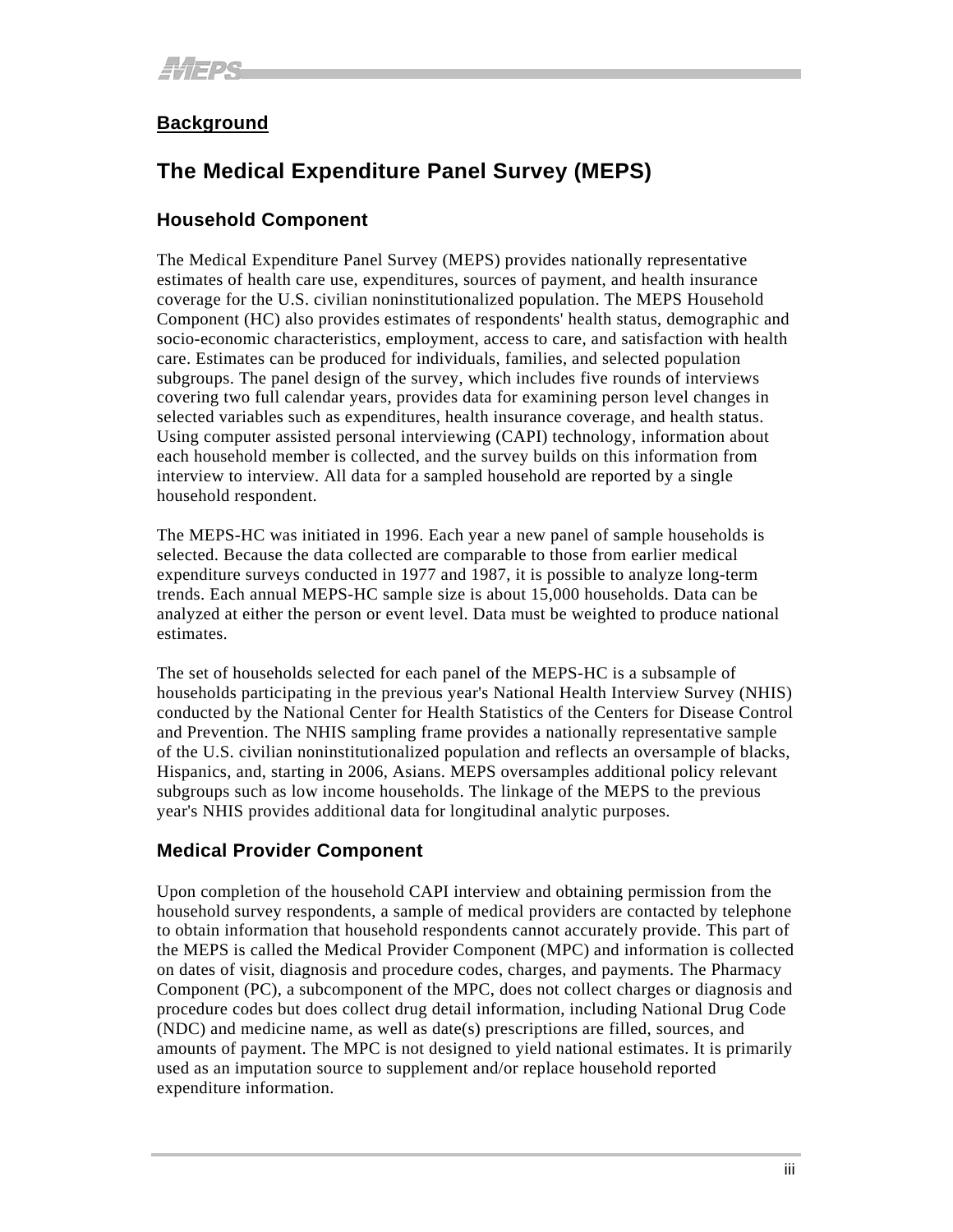# **Survey Management**

MEPS-HC and MPC data are collected under the authority of the Public Health Service Act. Data are collected under contract with Westat. Data sets and summary statistics are edited and published in accordance with the confidentiality provisions of the Public Health Service Act and the Privacy Act. The National Center for Health Statistics (NCHS) of the Centers for Disease Control and Prevention provides consultation and technical assistance related to the selection of the MEPS household sample.

As soon as data collection and editing are completed, the MEPS survey data are released to the public in staged releases of summary reports, micro data files, and tables via the MEPS Web site: www.meps.ahrq.gov. Selected data can be analyzed through MEPSnet, an on-line interactive tool designed to give data users the capability to statistically analyze MEPS data in a menu-driven environment.

Additional information on MEPS is available from the MEPS project manager or the MEPS public use data manager at the Center for Financing, Access, and Cost Trends, Agency for Healthcare Research and Quality, 540 Gaither Road, Rockville, MD 20850; 301-427-1406, or e-mail [mepspd@ahrq.gov](mailto:mepspd@ahrq.gov).

AHRQ Publications Clearinghouse Attn: (publication number) P.O. Box 8547 Silver Spring, MD 20907 800-358-9295 703-437-2078 (callers outside the United States only) 888-586-6340 (toll-free TDD service; hearing impaired only)

To order online, send an e-mail to: [ahrqpubs@ahrq.gov.](mailto:ahrqpubs@ahrq.gov)

Be sure to specify the AHRQ number of the document or CD-ROM you are requesting. Selected electronic files are available through the Internet on the MEPS Web site: <http://www.meps.ahrq.gov/>

For more information, visit the MEPS Web site or e-mail [mepspd@ahrq.gov.](mailto:mepspd@ahrq.gov)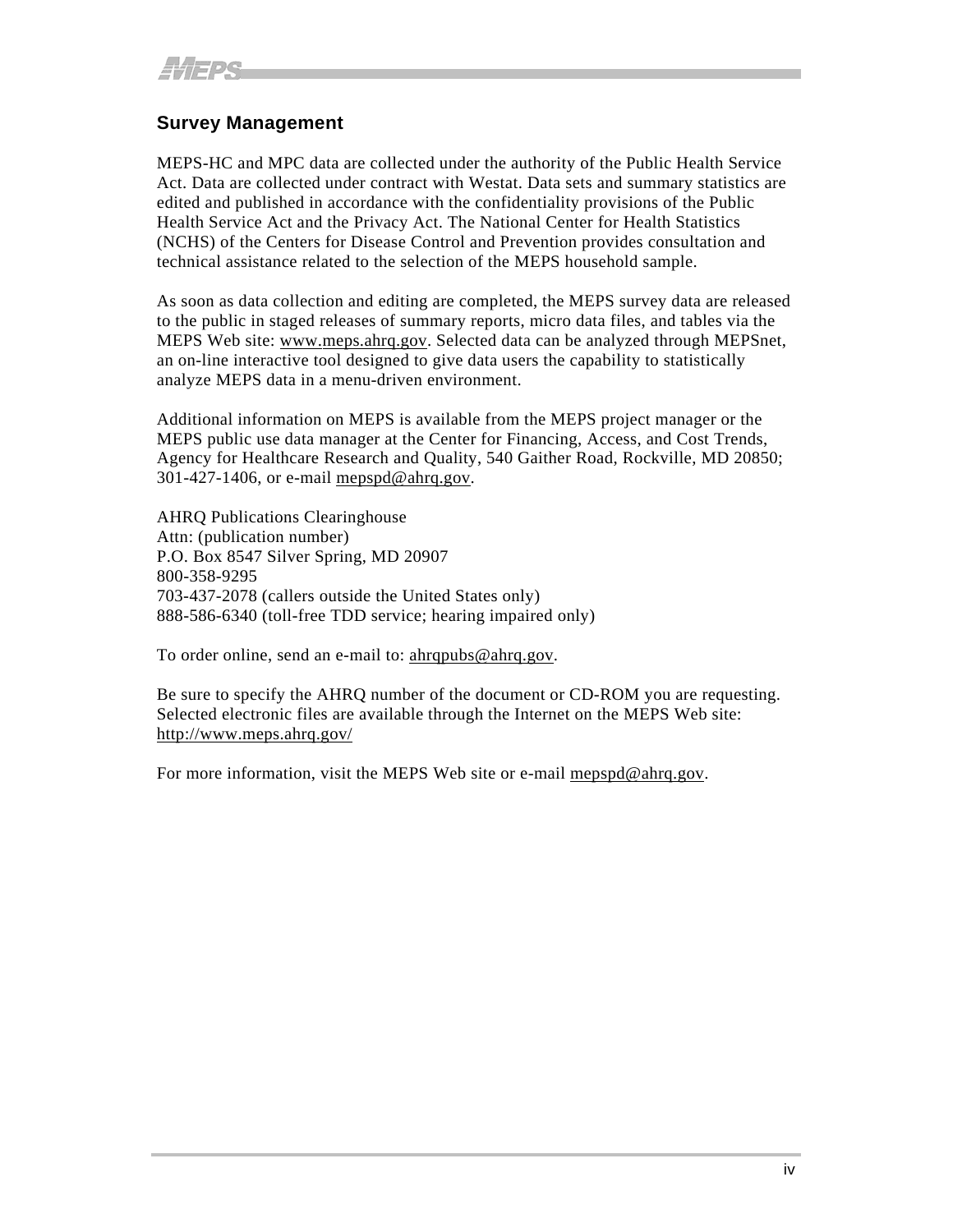# **Table of Contents**

| Relationship of MEPS Household Component (HC) to MEPS Medical Provider |  |
|------------------------------------------------------------------------|--|
|                                                                        |  |
|                                                                        |  |
|                                                                        |  |
|                                                                        |  |
|                                                                        |  |
|                                                                        |  |
|                                                                        |  |
|                                                                        |  |
|                                                                        |  |

the control of the control of the control of the control of the control of the control of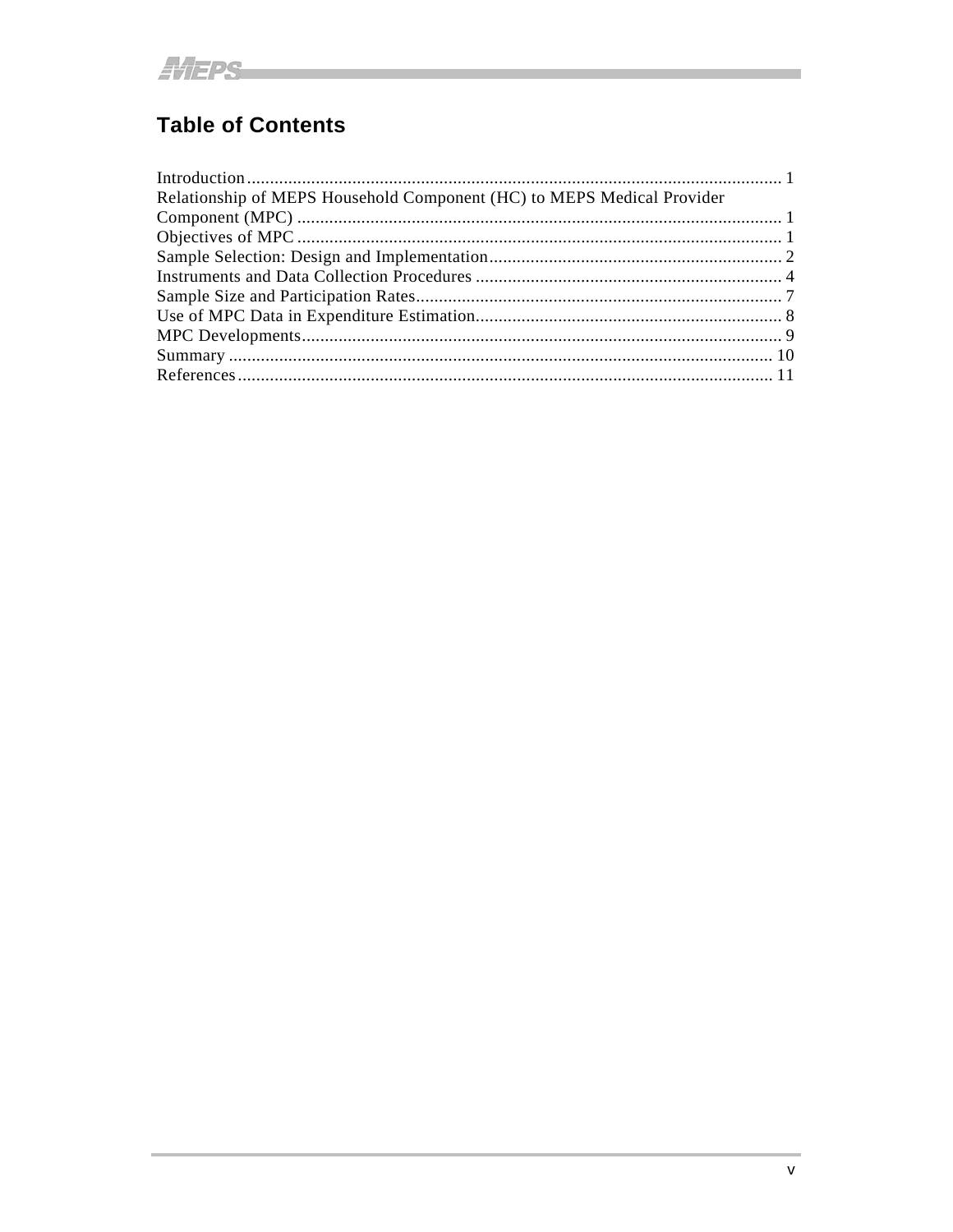# <span id="page-5-0"></span>**Design, Methods, and Field Results of the Medical Expenditure Panel Survey Medical Provider Component (MEPS MPC)—2006 Calendar Year Data**

*Marie N. Stagnitti, MPA and Karen Beauregard, MHA, Agency for Healthcare Research and Quality; and Amy Solis, BS, Westat* 

# **Introduction**

The Medical Provider Component (MPC) of the ongoing Medical Expenditure Panel Survey (MEPS), conducted annually since 1997, is a voluntary survey designed to supplement and validate health care expenditure and source of payment data collected in the MEPS Household Component (HC). MPC data are collected a year after the household health care event information is collected to allow adequate time for billing transactions to be completed.

This report focuses on the MPC data collection effort that collected information from medical providers on health care events that took place between January 1, 2006, and December 31, 2006. This report describes the MPC sample design, survey methodology, procedures for data collection, sample sizes, and response rates as well as the relationship between the Household Component (HC) survey and the MPC survey. Westat was the prime contractor for this MPC data collection.

# **Relationship of MEPS Household Component (HC) to MEPS Medical Provider Component (MPC)**

The HC of MEPS is designed to collect detailed information on the demographic characteristics, health status, health insurance, employment, and medical care use and expenditures of individuals and families in the United States. Beginning in calendar year 2006, the HC collected data from a nationally representative sample of 11,780 families, totaling 32,577 individuals—or sample persons—in 195 different communities (primary sampling units) across the country. Health care utilization, associated expenditures, and the names and addresses of providers who delivered care to these sample persons were collected over the course of three interviews that were conducted during calendar years 2006−2007 using computer assisted personal interviewing (CAPI). The medical providers that were identified during these interviews were eligible for inclusion in the MPC sample.

# **Objectives of MPC**

The primary objective of the MPC data collection effort described in this report was to collect data from medical providers (hospitals, physicians, home care agencies, pharmacies, and long term health care facilities) on charges, payments, and sources of payments for specific health care services provided to HC sample persons from January 1, 2006, to December 31, 2006. MPC data were used to validate, supplement and/or replace expenditure data collected in the HC for selected persons and medical events.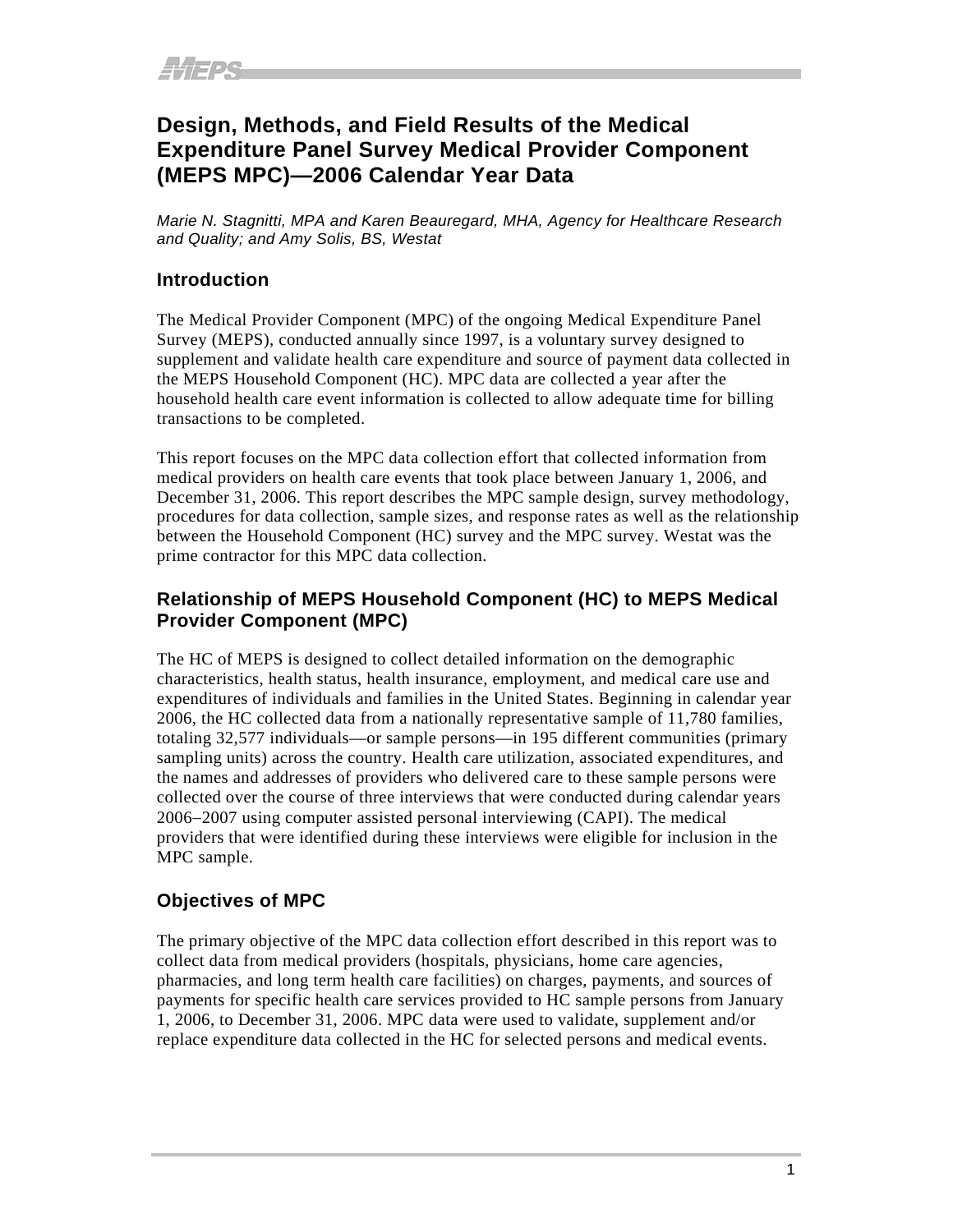<span id="page-6-0"></span>More specifically, MPC data were used to:

- 1) Serve as an imputation source for item nonresponse to reduce the potential for bias in survey estimates of medical expenditures;
- 2) Serve as source of expenditure information on physician charges that are associated with hospital care but not billed by the hospital (e.g., separately billing doctors such as radiologists and lab technicians);
- 3) Serve as the primary source of expenditure information for Medicaid recipients;
- 4) Replace expenditure information reported in the HC with information reported by providers that is generally more complete and may be less prone to reporting errors, and;
- 5) Provide data that can be used to conduct methodological studies to validate the accuracy and completeness of household reported data.

The MPC was not designed to yield national estimates on its own, and it was not intended to be an independent sample of providers for estimation purposes. The 2006 MPC data were used solely for expenditure editing and imputation purposes and the data were not released as a stand-alone data file.

# **Sample Selection: Design and Implementation**

The MPC sample for the calendar year 2006 data collection was derived from providers identified during HC interviews as having provided health care for reported medical events during calendar year 2006. Only providers for whom a signed permission form was obtained from the household authorizing contact were eligible for data collection in the MPC.

The categories of providers included:

- Office-Based Physicians: Office-based medical doctors (MDs), doctors of osteopathy (DOs), and other medical providers under the supervision of MDs and DOs
- Hospitals: Hospital facilities providing inpatient, outpatient, and emergency room care
- Health Maintenance Organizations (HMOs): Includes HMO hospitals and officebased physicians providing care in HMOs
- Separately Billing Doctors: Separately billing doctors are all individually identified physicians who treated the patient at the hospital, but who bill separately from the hospital facility
- Home care agencies
- Pharmacies
- Long term health care facilities

The MPC sample did not include dentists, optometrists, psychologists, podiatrists, chiropractors, and others not providing care under the supervision of an MD or DO. These types of providers were considered out of scope. Jails, prisons, and medical facilities or pharmacies outside the United States were also considered out of scope.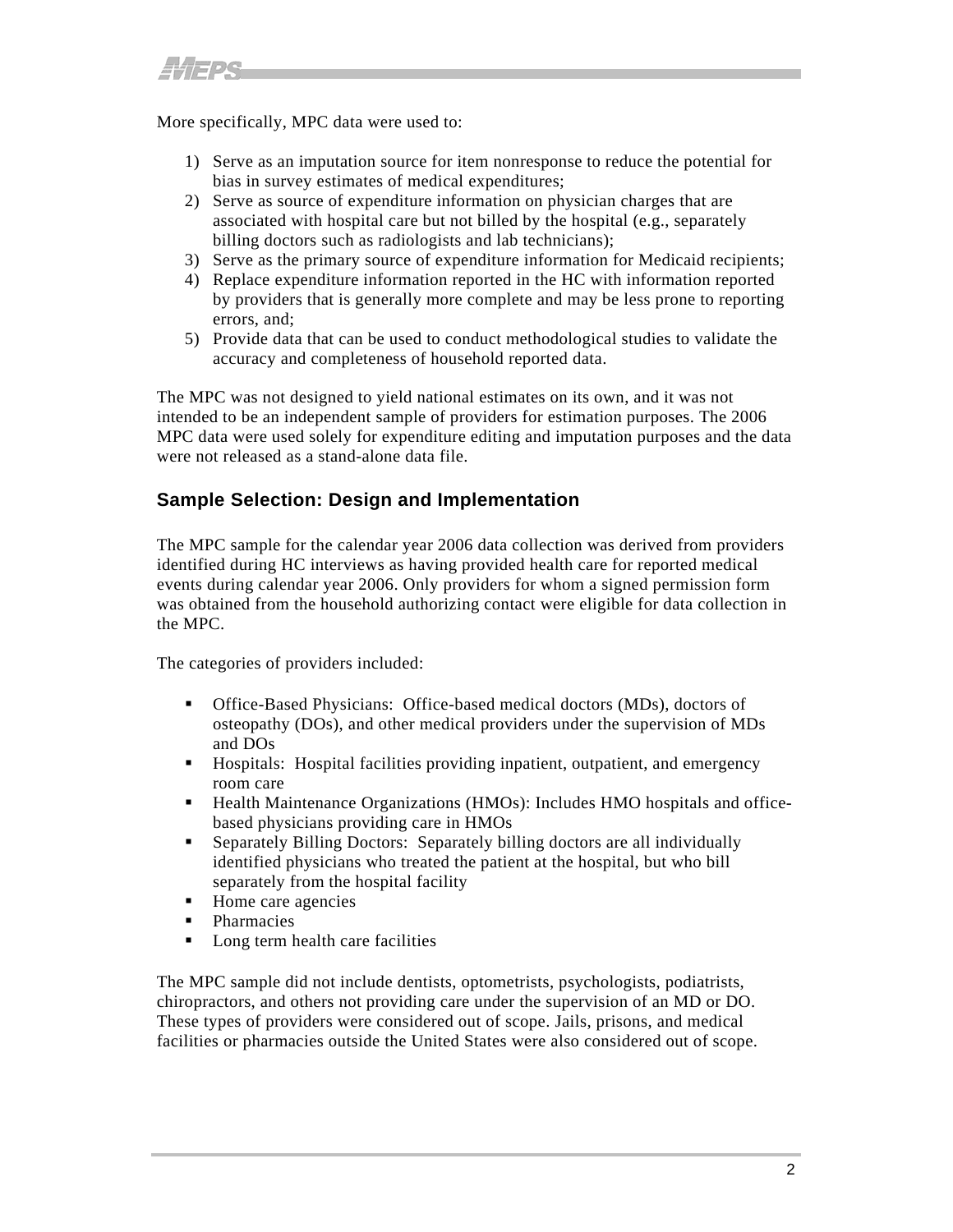## *Office-Based Physicians (OBD)*

The MPC office-based physician eligible sample included doctors of medicine (MDs) and osteopathy (DOs) as well as providers practicing under the direction or supervision of an MD or DO (e.g., physician assistants and nurse practitioners working in clinics). These types of providers of care in Health Maintenance Organizations (HMOs) were in scope for the MPC as well. Due to budget constraints, only a subsample of office-based physicians was selected for inclusion. Since household respondents are unable to report Medicaid payment data, all providers associated with a household who reported receiving Medicaid benefits were included in the sample. Moreover, all physicians associated with individual persons likely to have high expenditures were included in the sample as well. The subsampling rate for office-based physicians varies from year to year. For the calendar year 2006 MPC data collection, of the 27,620 office-based providers reported by household respondents, 14,147 providers were excluded after subsampling. Thus, the total number of office-based physicians eligible to be fielded for the MPC was 13,473 (48.8 percent of the initial sample).

#### *Hospitals*

All hospitals that were reported as the site of care for inpatient stays, outpatient department visits, and emergency room encounters for sample persons were included in the MPC. Hospitals were sampled with certainty because: 1) sample persons often do not know the total amounts for each source of payment for a hospital stay, 2) hospital-based medical events are high cost, and 3) a large percentage of national medical expenditures are associated with hospital care and getting the most accurate data was imperative. HMO hospitals were in scope for the MPC.

#### *Separately Billing Doctors (SBDs)*

All physicians identified by MPC sampled hospitals (not HC sample persons) as providing care to sample persons during the course of any hospital event in calendar year 2006, but whose charges were not contained in the hospital bill (e.g., anesthesiologists, pathologists, radiologists) were included in the MPC.

Many types of care provided to a person during a hospital stay are not included in the facility bill, but are billed separately by individual providers. Many times household respondents are not even aware of the services provided. Therefore, in the MPC data collection, hospitals are asked to identify all potential SBDs associated with a hospital medical event. Data are collected for these SBDs separate from the hospital data collection. To avoid duplication, SBDs identified by hospitals who had already been selected for the office-based physician sample are not included in the SBD sample.

#### *Home Care Agencies*

All home care agencies, hospitals, social service agencies, and other places identified as providing paid home care services were included in the MPC. However, self-employed and unpaid persons identified as providing home care were not considered in scope for the MPC.

#### *Pharmacies and Other Sources of Prescribed Medicines*

All pharmacies reported by HC respondents as places where they purchased or obtained outpatient prescription medicines were included. "Pharmacies"—or sources of prescribed drugs—included all establishments filling prescriptions for outpatient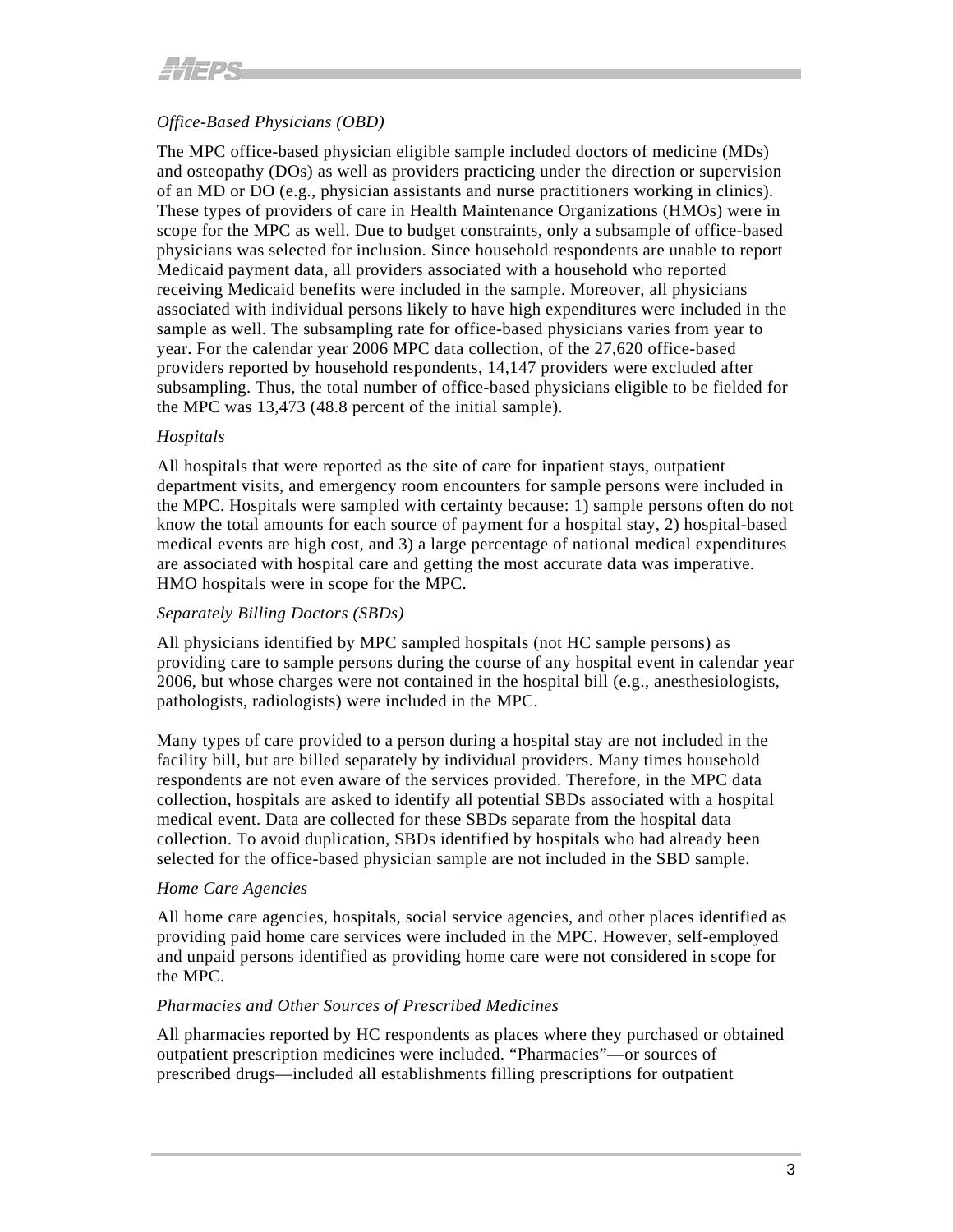<span id="page-8-0"></span>prescription drugs including but not limited to: drug stores, grocery stores, discount stores, mail order pharmacies, online pharmacies, clinics, HMOs, and hospitals.

#### *Long Term Health Care Facilities (nursing homes, assisted living facilities, etc.)*

Long term health care facilities, which included nursing homes, assisted living facilities, rehabilitation facilities, as well as other health care facilities providing long term health care to a sample person (who for periods of time during calendar year 2006 resided in the community), were considered in scope for the MPC.

## **Instruments and Data Collection Procedures**

MPC samples are fielded on an ongoing basis as health care provider data are collected in the MEPS-HC. More specifically, the MPC fielding is done in waves, as sample sizes from the HC become large enough to be fielded efficiently. The provider sample for the MPC collection of 2006 calendar year data was fielded in multiple waves during calendar year 2007 and 2008. Hospitals, long term health care facilities, office-based providers, home care providers, and HMO providers were all fielded as one group. The first wave of this group was fielded in February, 2007, and the last wave was fielded in August, 2007. Pharmacy providers were the second group, with the first wave fielded in May, 2007, and the last wave fielded in August, 2007. SBDs were the last provider group, with the first SBD wave fielded in November, 2007, and the last SBD wave fielded in March, 2008.

All providers fielded for the MPC were contacted via telephone by a data collection specialist (DCS). In order to facilitate efficient navigation through the provider's organization, the DCS followed a scripted contact guide. A separate contact guide was designed for each provider type (hospital, office-based provider, home care, pharmacy, separately billing doctor). Examples of contact guides will be made available upon request through the MEPS Project Director at mepspd@ahrq.gov. Following the contact guide, the DCS identified the appropriate respondent (source of data) with release of information authority, explained the nature of the study, gained cooperation, and determined the mode of data collection.

The sources of data are listed below for each provider type (please note, for the purposes of data collection, an event was defined as a distinct visit or stay on a specific date with a specific health care provider by a member of a participating household):

- Hospitals: There are typically three points of contact for hospital providers:
	- o *Health Information Management Department*: This department houses all event level data, diagnostic, and procedural information, and records of physicians who provided services for these events.
		- o *Patient Accounts/Billing Department*: This department houses all expenditure data for the events identified in the medical records. In some cases, hospitals and institutions outsource the billing function to an external billing service.
		- o *Medical Staff Office/Administrative Office*: This department maintains additional information for locating separately billing doctors that may not be available from either the Health Information Management Department or the Patient Accounts Department.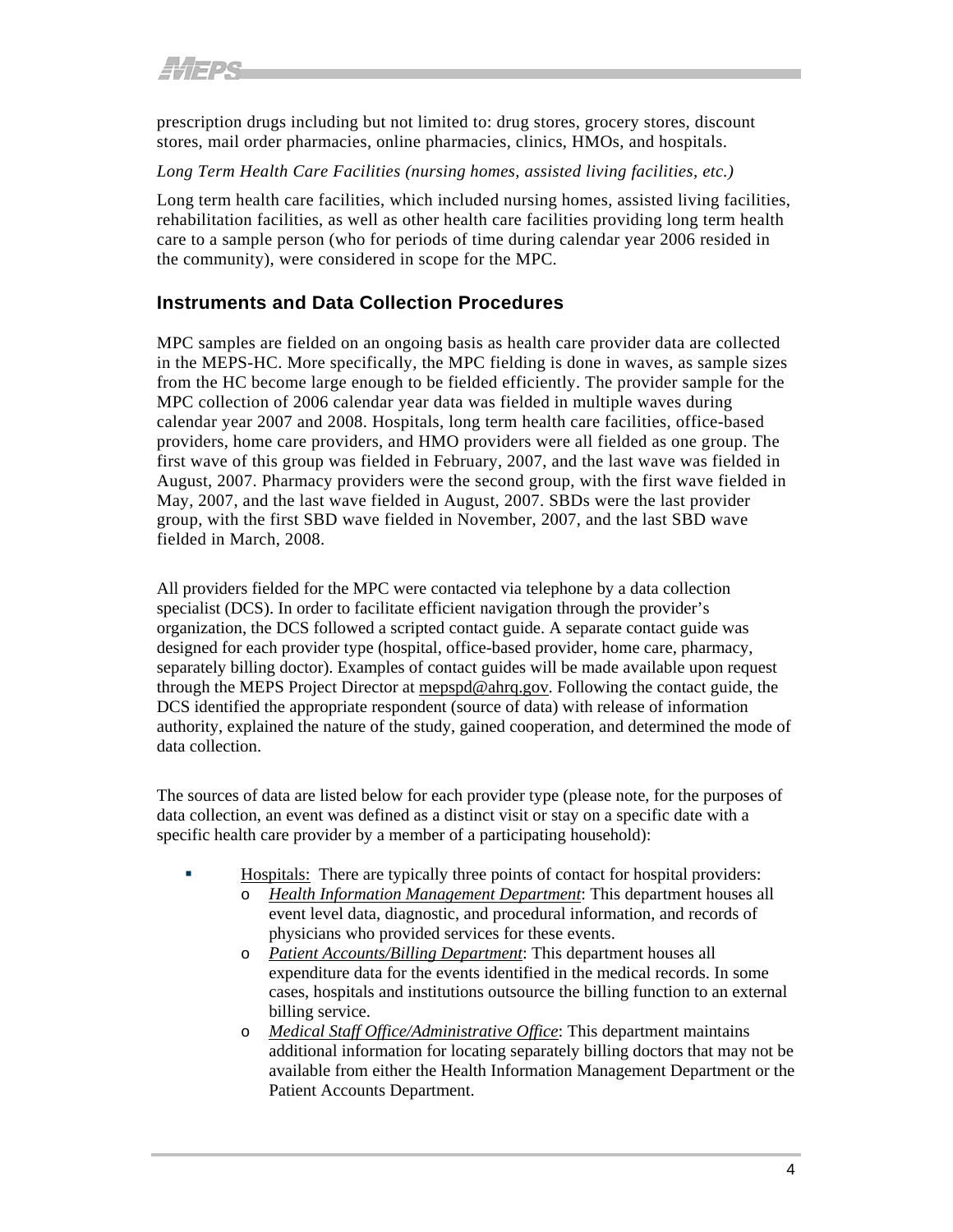- Health Maintenance Organizations: HMOs house their medical and billing data within administrative offices at the local, regional, or corporate levels.
- Office-based providers and SBDs: Office-based providers and SBDs either maintain a billing or patient accounts department internally, or outsource the claims administration/billing function to an external billing service.
- Home care agencies: Most home care providers maintain an internal billing or patient accounts department.
- Pharmacies: Since most pharmacies are part of a national or regional chain, there are three primary sources for prescription data (mail order pharmacies are captured in the first two sources mentioned):
	- o Corporate level
	- o Central or regional pharmacy office
	- o Local retail pharmacy store

Once a provider was contacted and agreed to participate in the survey, a customized data collection instrument was used to collect the information. All 2006 calendar year data collection instruments were designed for paper-and-pencil data collection and were specific to a provider type (hospitals, office-based providers, home care providers, long term care providers, pharmacies, and separately billing doctors), allowing for the collection of data elements that are unique to the provider type, as well as a core set of data elements common to all provider types. An example of the hospital event form that was used to collect 2006 calendar year MPC data can be found at the following link:

#### http://www.meps.ahrq.gov/mepsweb/survey\_comp/misc\_survey/mpc/2006/HSP\_06.pdf.

The instruments collected financial and medical characteristics about each event recorded in the provider's records for a sample person in calendar year 2006. As stated previously, for data collection purposes, an event was defined as a distinct visit or stay on a specific date with a specific health care provider by a member of a participating household; consequently, all events reported by MPC sampled providers from January 1, 2006, through December 31, 2006 were collected. The matching of the MPC data collected to the HC reported data was performed after all MPC data for a provider type was collected. Table 1 summarizes the data elements that were collected for each provider type.

There were two primary modes of data collection: (1) telephone interview and (2) abstraction:

**Telephone interview**: If the provider (or their staff) elected to participate in a telephone interview, a DCS trained in telephone interviewing conducted the interview, administering the data collection instrument specific to the provider type.

**Abstraction**: As an alternative to the telephone interview, providers were given the option to send medical and billing records. If the provider (or their staff) elected to send records, those records were reviewed by an abstractor trained in medical and billing chart review. The abstractor utilized the same data collection instrument that was used for telephone interviewing to extract the same set of data elements from the records.

Approximately 90 percent of hospital providers and 54 percent of office-based providers opted to send the medical and billing records for abstraction, as opposed to participating in a telephone interview. Additionally, 50 percent of home care providers and 49 percent of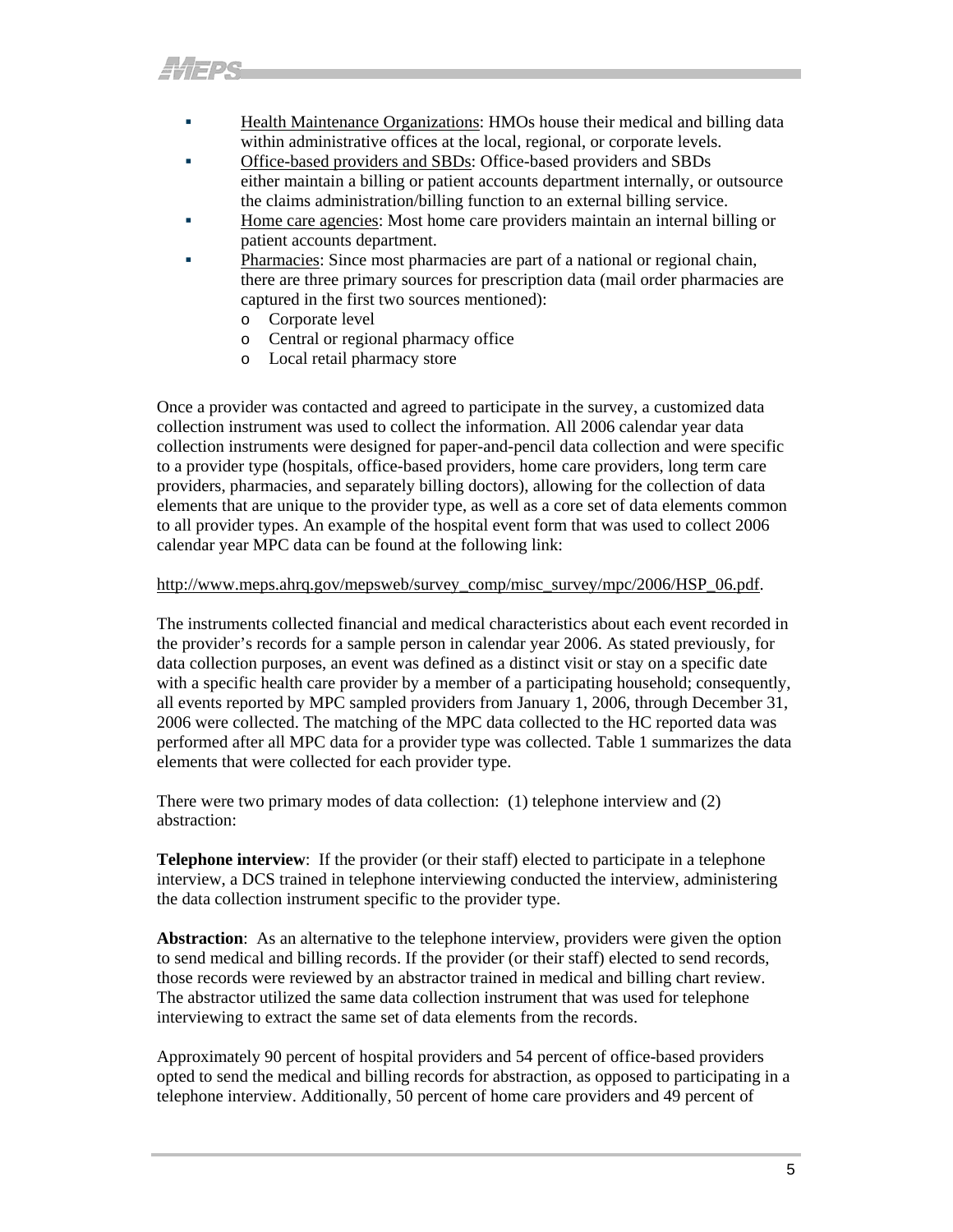SBDs elected to send medical and billing records for abstraction. When necessary, providers were reimbursed for copying and administrative fees.

The pharmacy data collection protocol is slightly different than the other provider types in that data collection focuses on the request for a patient profile (a computer generated listing of the prescriptions dispensed to a given customer). Upon request, nearly all pharmacies provide this computer generated profile for sample persons via fax or regular mail. The data collection specialist reviews the patient profile and identifies and records the pharmacy specific data items listed in table 1. Alternatively, pharmacies associated with chains—and potentially a large number of sample persons—provide the prescription data via electronic file.

| <b>Data Elements</b>           | <b>Hospital</b>                     | <b>Institution</b>                  | Office-<br>based        | Home<br>care            | Pharmacy                | <b>SBD</b>              |
|--------------------------------|-------------------------------------|-------------------------------------|-------------------------|-------------------------|-------------------------|-------------------------|
|                                |                                     |                                     | physician               |                         |                         |                         |
| Date of service                | X                                   | X                                   | Χ                       | X                       | X                       | Χ                       |
| Setting of care                | $\frac{\overline{X}}{\overline{X}}$ |                                     | $\overline{\mathsf{x}}$ |                         |                         | $\overline{\mathsf{X}}$ |
| Medical                        |                                     | $\overline{\mathsf{x}}$             | $\overline{\mathsf{x}}$ | $\overline{X}$          |                         | $\overline{\mathsf{x}}$ |
| condition                      |                                     |                                     |                         |                         |                         |                         |
| Type of                        |                                     |                                     |                         | $\overline{X}$          |                         |                         |
| personnel seen                 |                                     |                                     |                         |                         |                         |                         |
| Prescribed                     |                                     |                                     |                         |                         | X                       |                         |
| medicine                       |                                     |                                     |                         |                         |                         |                         |
| Quantity and                   |                                     |                                     |                         |                         | $\overline{\mathsf{x}}$ |                         |
| dosage of                      |                                     |                                     |                         |                         |                         |                         |
| medicine                       |                                     |                                     |                         |                         |                         |                         |
| Procedures and                 | $\overline{\mathsf{x}}$             | $\overline{\mathsf{x}}$             | $\overline{\mathsf{x}}$ | $\overline{\mathsf{x}}$ |                         | $\overline{\mathsf{x}}$ |
| services                       |                                     |                                     |                         |                         |                         |                         |
| Full established               | $\overline{\mathsf{x}}$             | $\overline{\mathsf{x}}$             | $\overline{\mathsf{x}}$ | $\overline{\mathsf{x}}$ |                         | $\overline{\mathsf{X}}$ |
| charge                         |                                     |                                     |                         |                         |                         |                         |
| Total charge                   | $\overline{X}$                      | $\overline{X}$                      | $\overline{X}$          | $\frac{x}{x}$           |                         | $\frac{x}{x}$           |
| Payment                        | $\overline{\mathsf{x}}$             | $\overline{\mathsf{x}}$             | $\overline{\mathsf{x}}$ |                         | $\overline{\mathsf{x}}$ |                         |
| amount                         |                                     |                                     |                         |                         |                         |                         |
| Payer source                   | $\frac{\mathsf{X}}{\mathsf{X}}$     | $\frac{x}{x}$                       | $\overline{X}$          | $\frac{x}{x}$           | $\overline{X}$          | $\frac{x}{x}$           |
| Reason for                     |                                     |                                     | $\overline{\mathsf{x}}$ |                         |                         |                         |
| discrepancy                    |                                     |                                     |                         |                         |                         |                         |
| between total                  |                                     |                                     |                         |                         |                         |                         |
| charge and                     |                                     |                                     |                         |                         |                         |                         |
| total payments                 |                                     |                                     |                         |                         |                         |                         |
| <b>SBDs</b>                    | X                                   | $\frac{\overline{X}}{\overline{X}}$ |                         |                         |                         |                         |
| Comparison of                  | $\overline{\mathsf{x}}$             |                                     | $\overline{\mathsf{x}}$ | $\overline{X}$          |                         | X                       |
| total number of                |                                     |                                     |                         |                         |                         |                         |
| events reported                |                                     |                                     |                         |                         |                         |                         |
| in MPC against                 |                                     |                                     |                         |                         |                         |                         |
| total events<br>reported in HC |                                     |                                     |                         |                         |                         |                         |
| and explanation                |                                     |                                     |                         |                         |                         |                         |
| if discrepancy                 |                                     |                                     |                         |                         |                         |                         |
| cannot be                      |                                     |                                     |                         |                         |                         |                         |
| resolved                       |                                     |                                     |                         |                         |                         |                         |

**Table 1: MPC Data Elements Collected by Provider Component**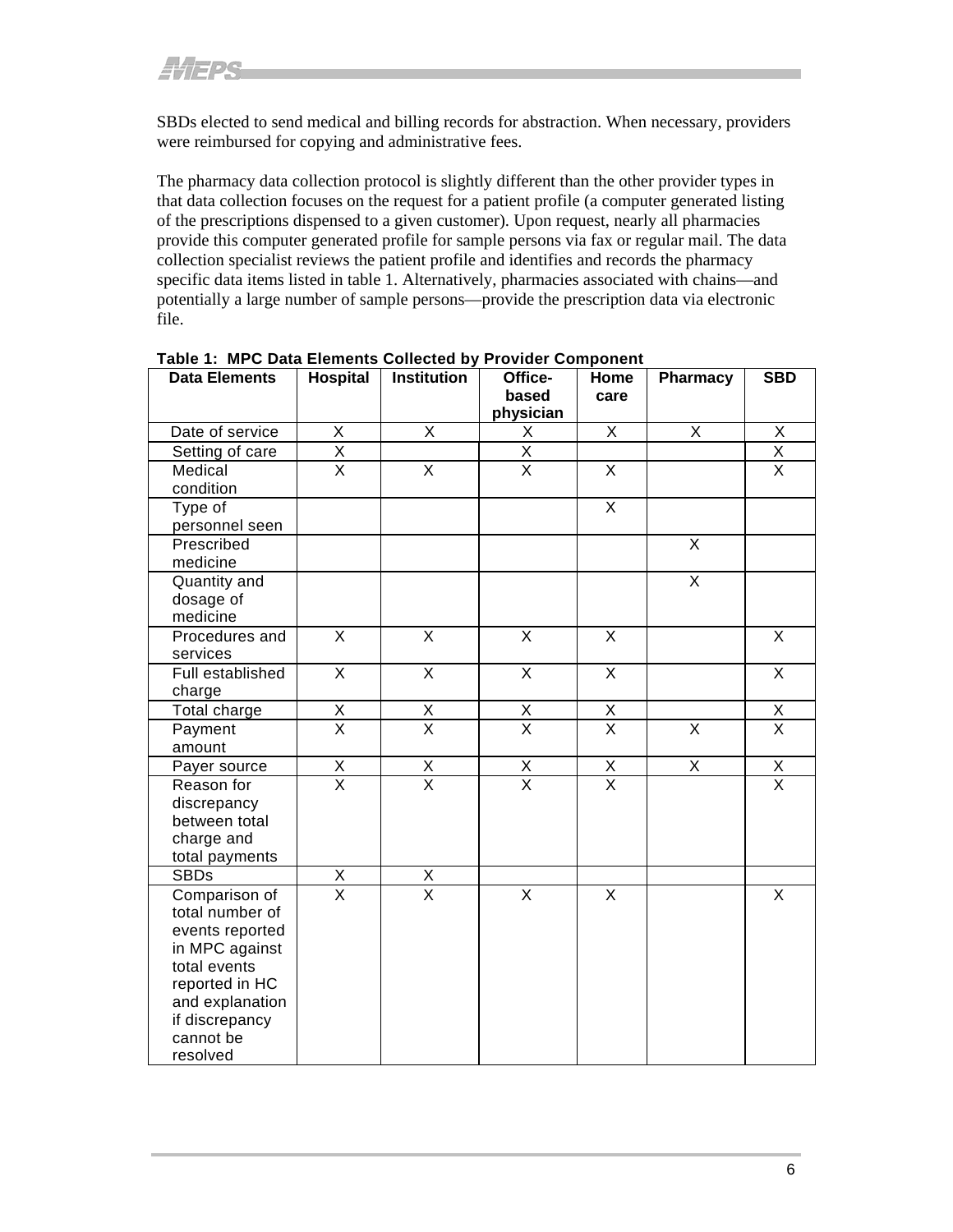# <span id="page-11-0"></span>**Sample Size and Participation Rates**

Table 2 summarizes eligible sample sizes and participation rates stratified by provider type at the provider level. For data collection purposes, a provider was classified as a participant if health care event data were obtained for any of the provider's sampled patients during calendar year 2006. Each event reported by the provider was required to have—at minimum—a date of service, and a procedure or service. As the table illustrates, 94 percent of the 5,484 eligible hospital providers and nearly 87 percent of the 12,062 eligible officebased providers participated in the survey. Furthermore, 92 percent of the 238 eligible health maintenance organizations (HMOs), which can be a hospital or an office-based provider, participated in the survey. Eighty-two percent of SBD providers, nearly 80 percent of pharmacy providers, and 85 percent of home care providers also participated in the survey. Overall refusal rates ranged from 2.2 percent for hospital providers to nearly 15 percent for pharmacy providers. Providers classified as "other nonresponse" were primarily those who could not be located or who could be located, but had no record of providing care to the sampled patient.

Table 3 summarizes eligible sample sizes and participation rates by provider type at the provider-patient pair level (i.e., one provider may have multiple patients). Participation rates at the patient-provider pair level were generally similar or slightly lower than at the provider level—93 percent for hospitals, 86 percent for OBDs, 90 percent for HMOs, 80 percent for SBDs, 73 percent for pharmacies, and 84 percent for home care agencies. Initial (before subsampling) sample sizes and participation rates may be obtained via the MEPS Web site: www.meps.ahrq.gov.

|                 | <b>Final</b> |                      |         | Other non-    |
|-----------------|--------------|----------------------|---------|---------------|
|                 | eligible     | <b>Participation</b> | Refusal | participation |
| <b>Provider</b> | sample       | rate                 | rate    | rate          |
| 2006 Providers  |              |                      |         |               |
| Hospitals       | 5,484        | 0.941                | 0.022   | 0.037         |
| Office-based    | 12,062       | 0.869                | 0.074   | 0.057         |
| providers       |              |                      |         |               |
| <b>HMOs</b>     | 238          | 0.920                | 0.042   | 0.038         |
| Home care       | 602          | 0.856                | 0.080   | 0.065         |
| providers       |              |                      |         |               |
| Institutions    | 78           | 0.808                | 0.115   | 0.077         |
| <b>SBDs</b>     | 13,013       | 0.823                | 0.111   | 0.066         |
| Pharmacies      | 7,489        | 0.799                | 0.149   | 0.052         |
| Total           | 38,966       |                      |         |               |

**Table 2: 2006 Sample Sizes and Participation Rates in the Medical Provider Component Sample by Provider Type—Provider Level** 

**Table 3: 2006 Sample Sizes and Participation Rates in the Medical Provider Component Sample by Provider Type—Pair Level** 

| <b>Provider</b>           | <b>Final</b><br>eligible<br>sample | <b>Participation</b><br>Refusal<br>rate<br>rate |       | Other non-<br>participation<br>rate |  |
|---------------------------|------------------------------------|-------------------------------------------------|-------|-------------------------------------|--|
| 2006 Providers            |                                    |                                                 |       |                                     |  |
| Hospitals                 | 10,830                             | 0.934                                           | 0.031 | 0.035                               |  |
| Office-based<br>providers | 15,274                             | 0.861                                           | 0.082 | 0.056                               |  |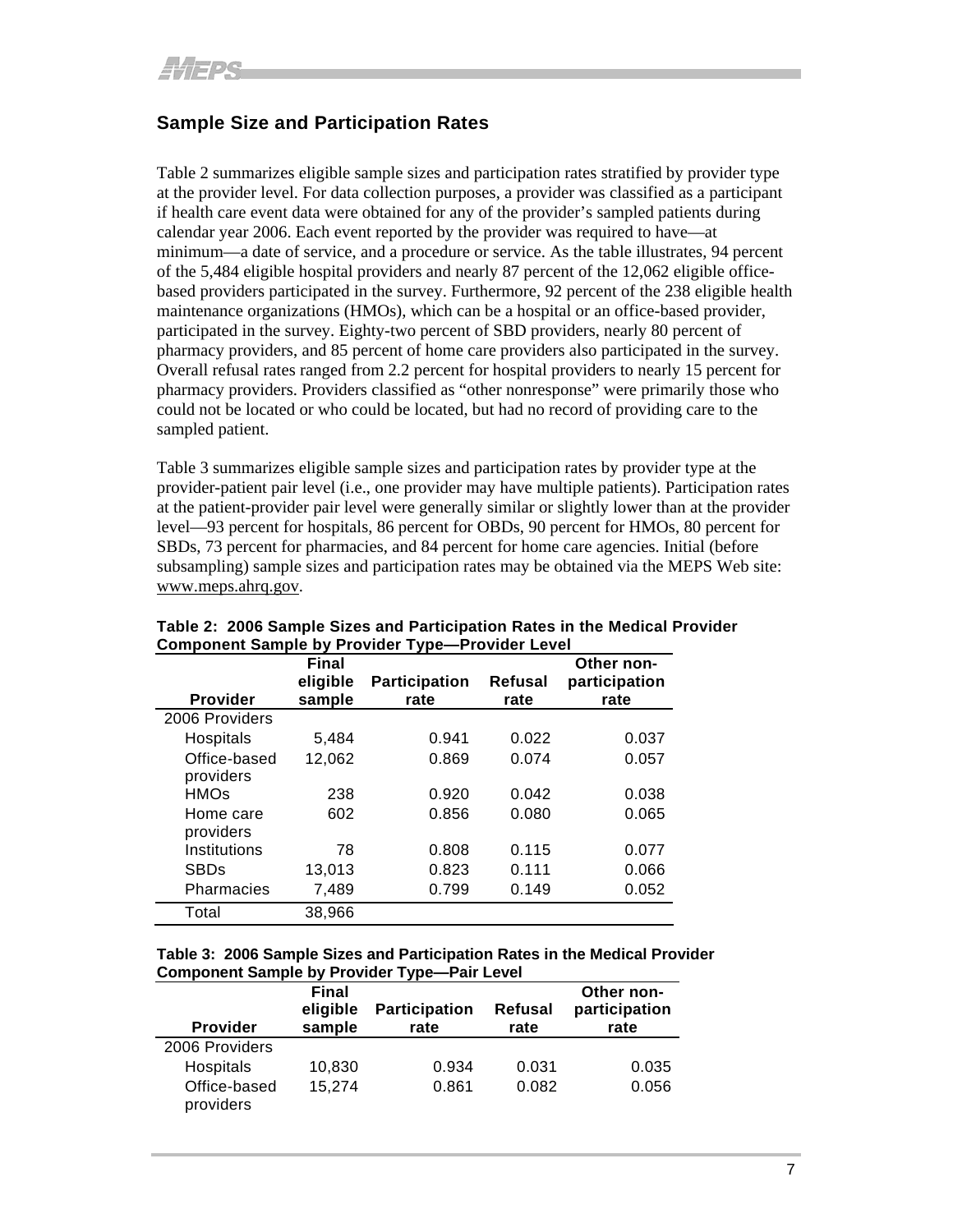<span id="page-12-0"></span>

| <b>HMOs</b>            | 476    | 0.903 | 0.059 | 0.038 |
|------------------------|--------|-------|-------|-------|
| Home care<br>providers | 661    | 0.847 | 0.082 | 0.071 |
| Institutions           | 78     | 0.808 | 0.115 | 0.077 |
| <b>SBDs</b>            | 18,699 | 0.807 | 0.144 | 0.049 |
| Pharmacies             | 17,418 | 0.734 | 0.196 | 0.070 |
| Total                  | 63,436 |       |       |       |

# **Use of MPC Data in Expenditure Estimation**

ALIEDR

Data obtained from providers in the MPC were key to the development of MEPS expenditure estimates. Since insurance providers negotiate reimbursement rates with providers that are significantly less than the total established list price which appears on a billing statement, expenditures in the MEPS are defined as the sum of payments from all payer sources including out-of-pocket payments. While most household respondents can report with some degree of accuracy how much they pay out-of-pocket for medical care, including prescribed medicines, they do not always know the total payments made on their behalf by third-party payers. Providers generally have more complete information on reimbursement arrangements (capitation vs. fee-for-service) and how much was paid by payer source for care delivered to household respondents.

In general, the methodology used to develop 2006 MEPS medical expenditure estimates was based on merging medical events reported in the HC with data from the MPC using a probabilistic matching procedure. For all medical events except prescribed medicines, the first stage of the MEPS expenditure estimation methodology involved matching and obtaining the provider reported expenditure data in the MPC to the household reported medical event in the HC using dates and detailed information on conditions and procedures that were collected in both the HC and MPC. As a consequence of the matching, each medical event in the HC had expenditure data from both the MPC and HC, expenditure data from the either the MPC or HC only, or expenditure data from neither source (i.e., missing payment data). Household reported event type may be different than provider reported event type, so some cross-event type matches were permitted. However, event type on the final files released to the public is defined according to the household classification. A hierarchical approach was used to develop complete expenditure data. When a match was found for a particular medical event, expenditure data from the MPC were substituted for household reported information. In certain cases, if MPC data were not available, and complete household payment data were available, the household data were used. A series of logical edits were applied to both the HC and MPC data to correct for several issues with the reported data (e.g., outliers, misreported data). For more information on the types of issues encountered and the logical edits applied, see Section 2.6.1.0—Utilization, Expenditures, and Source of Payment Variables, of the documentation for the file, MEPS HC-097: 2005 Full Year Consolidated Data File:

#### (http://www.meps.ahrq.gov/mepsweb/data\_stats/download\_data/pufs/h97/h97doc.pdf).

Where MPC or HC payment data were not available, either because of item nonresponse or the payment was not tied to a specific visit (as in capitation arrangements), the sum of payments (or individual components of payments) were imputed using a weighted sequential hot-deck procedure. Data collected in the MPC were also used to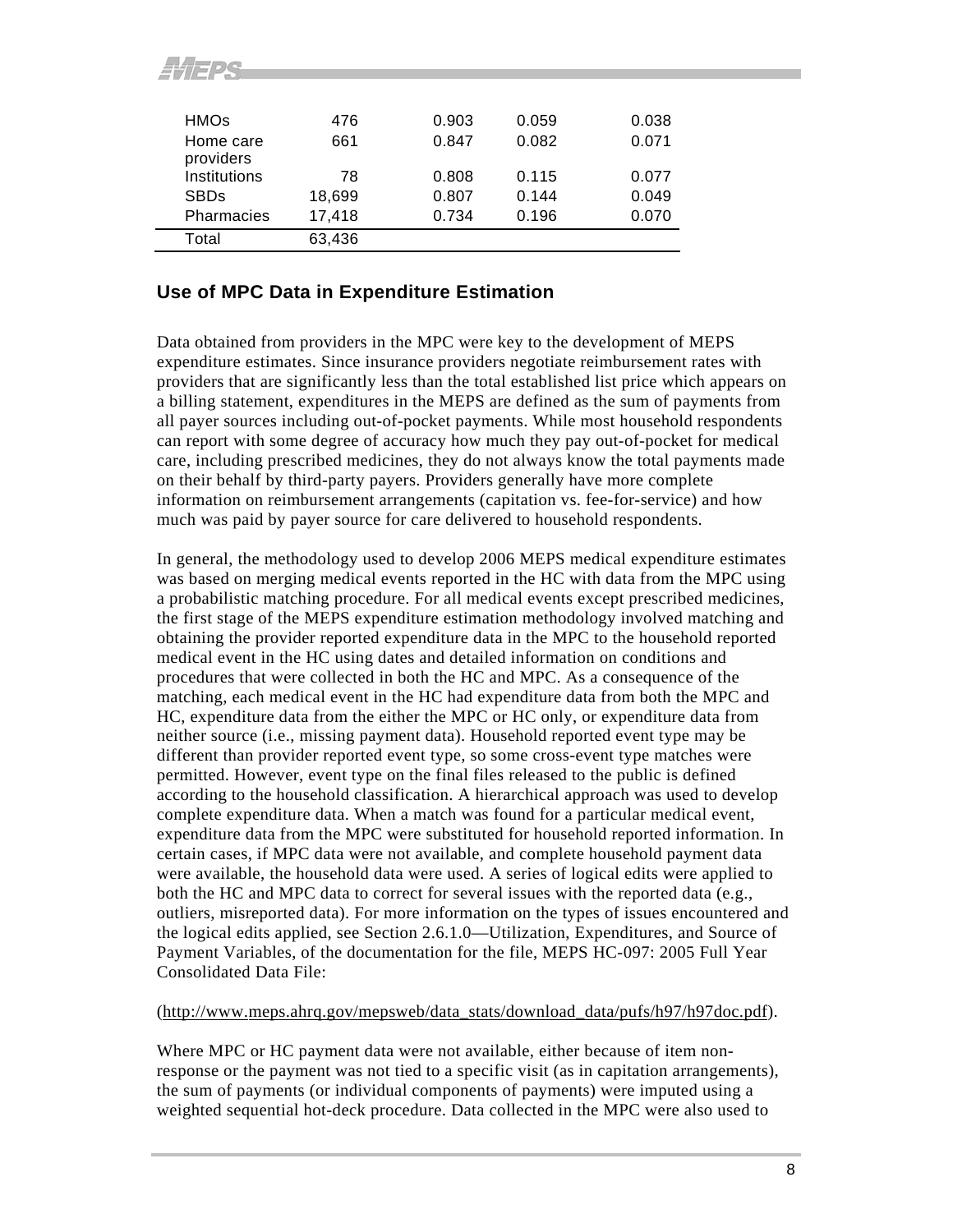<span id="page-13-0"></span>impute expenditures for medical events that were missing both HC and MPC data. For a more detailed description of the use of MPC data in MEPS expenditure estimation and a summary of the methodology used for imputing missing data see (Cohen and Taylor, 1999 and Machlin and Dougherty, 2007).

For prescribed medicines, the general approach to matching prescription drug data was to merge information collected from MPC pharmacy providers to HC drug data. For people who filed their own insurance claims for prescribed drugs, information on payment sources was retained if these data were reported in the charge and payment section of the HC questionnaire. A matching program was developed to link drugs and drug information from MPC pharmacy data to HC reported drug data. To improve the quality of these matches, all HC drugs were assigned numeric codes (Generic Product Identifier or GPI) from a proprietary database (the Master Drug Data Base or MDDB) on the basis of the medication names provided by the household. These codes were also assigned to the prescriptions in the MPC by using the NDC, when available, and medication names reported by the pharmacy providers. Software was developed that merged MPC drug data to the HC drug data by matching drug events from each file based on variables with both numeric characters (e.g., person ID, GPI, potential payment sources, age, sex, health status, and geographic location) and alpha characters such as the medication names. Considerable editing was done prior to the matching to correct data inconsistencies in both data sets and to fill in missing data and correct outliers on the MPC file. For HC events that did not have corresponding data in the MPC, the MPC data was used as the imputation source (Moeller, 2001).

# **MPC Developments**

Over the last decade, there have been significant developments in the United States health care delivery system from HIPAA and the integration of electronic health records, to "modernizing Medicare", to shifts in the way in which patients obtain their prescribed medicines. All of these developments have affected the way in which health care information is recorded, maintained, and released. This section describes how the MPC has evolved to respond to these developments, while maintaining the ability to compare data year to year.

#### *Health Insurance Portability and Accountability Act (HIPPA)*

The MPC survey is authorized by Federal Statute, Section 924(c) and Section 308(d) of the Public Health Service Act [42 U.S.C. 299c-3(c) and 242m(d)]. This law prohibits the release outside of the sponsoring agencies or their contractors of information that would permit identification of a patient or establishment without first obtaining authorization from the patient or establishment who gave the information.

Although the survey falls under the Public Health Service Act and not the HIPPA Privacy Rule enacted in 2003, the MPC data collection protocol does require that a signed authorization form be obtained from each HC sample person, in order to contact the person's provider and request medical information. To avoid any confusion and possible refusals based on the HIPPA Privacy Rule, the authorization form was revised to incorporate features mandated by HIPPA for valid authorization forms, including prescribed elements of informed consent: a declaration of the patient's right to revoke authorization to contact providers and the procedures for doing so; a statement of the consequences of refusing to sign an authorization; and information about the disclosure after release of information by the provider.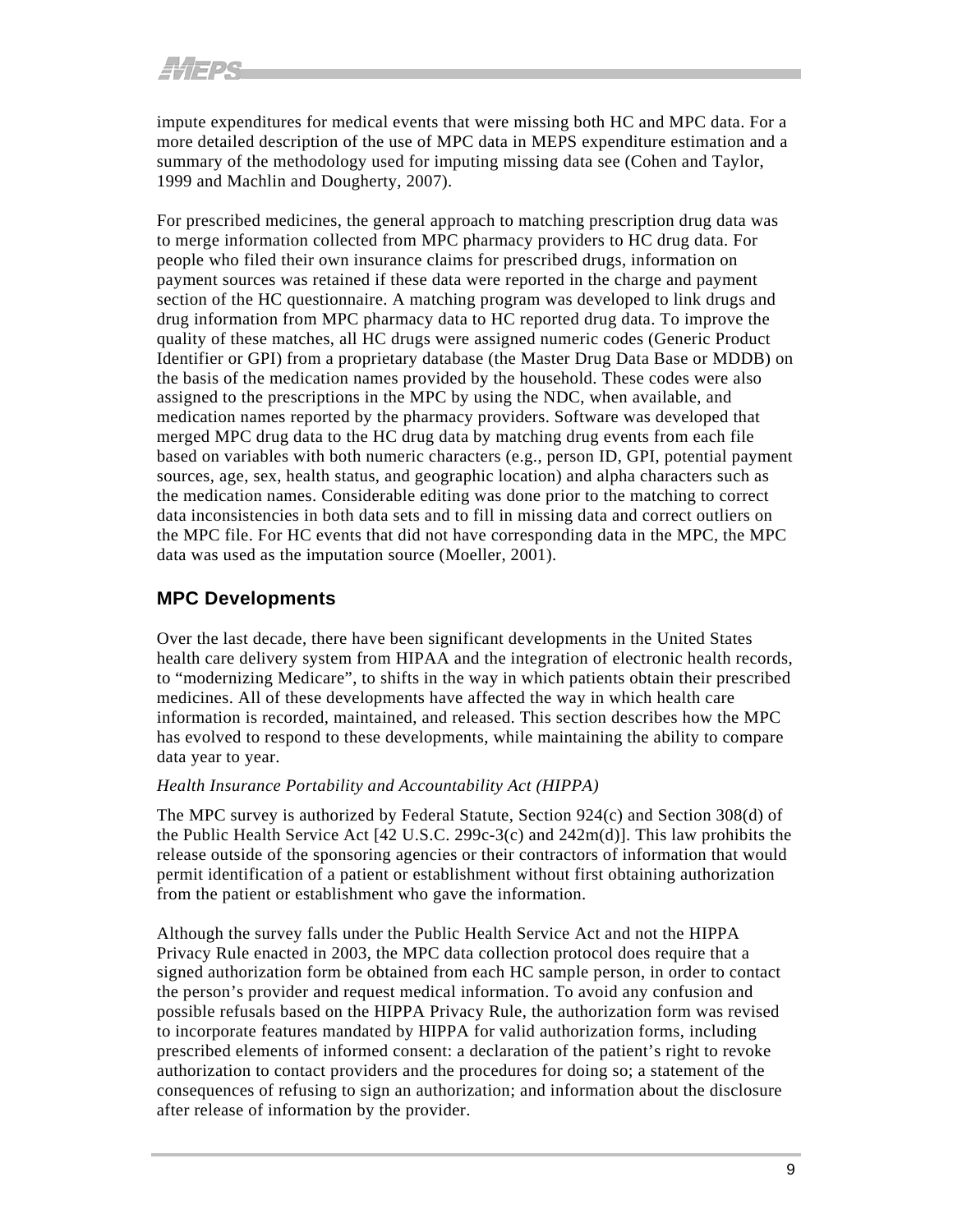# <span id="page-14-0"></span>*Pharmacy Data Collection*

During the first year of the MPC, the collection of prescription medicine information from pharmacies was carried out as a mail survey, in an operation separate from hospital and office-based physician data collection. In subsequent years, however, the data collection protocol evolved to accommodate the collection of prescription data not only from retail pharmacy stores, but corporate pharmacy chains and pharmacy benefit management (PBM) companies. The data collection protocol for retail pharmacy stores is similar to that of the office-based physicians (i.e., data are obtained via a telephone survey or chart review and abstraction). The data collection protocol for a corporate pharmacy chain or PBM is different in that prescription data for sample persons are typically acquired for multiple patients in electronic format.

#### *Increased Volume of Abstraction*

Although the original methodology for data collection used telephone contact for collecting data, there has been an increased trend with providers opting to send copies of patient records rather than participate in a telephone interview. In fact, in the last three years of data collection (2004−2006), the percentage of hospital, office-based physician, and SBD providers sending patient records rather than participating in a telephone survey has increased from 82.8, 43.0, and 16.0 percent to 91.3, 54.2, and 49.0 percent, respectively. In response to this increase, the data collection protocol has been expanded to incorporate the receipt of medical and billing records from sampled providers, and the review of these records by a staff trained to abstract the core data elements for each provider type.

### *Home Care*

In recent years, the MPC has adjusted the way it captures payment information when home care providers report Medicare as a payer. Under the Medicare Home Health Prospective Payment System that went into effect in October 2000, Medicare instituted the practice of paying for approved home care in 2-month increments. The original home care data collection instrument was designed to collect data in monthly increments. To handle the change in Medicare payments, the payments reported by the provider are divided, allocating an equal share to each of the two months covered by the payment.

# **Summary**

The MEPS MPC is a voluntary survey designed to supplement and validate health care expenditure and source of payment data collected in the MEPS-HC. This report focuses on the MPC data collection effort that collected information from medical providers on health care events that took place between January 1, 2006, and December 31, 2006. This report is an update to and enhancement of *MEPS Methodology Report #9*, *Design, Methods, and Field Results of the 1996 Medical Expenditure Panel Survey Medical Provider Component*. This report describes the MPC sample design, survey methodology, procedures for data collection, sample sizes, and response rates as well as the relationship between the HC Survey and the MPC Survey.